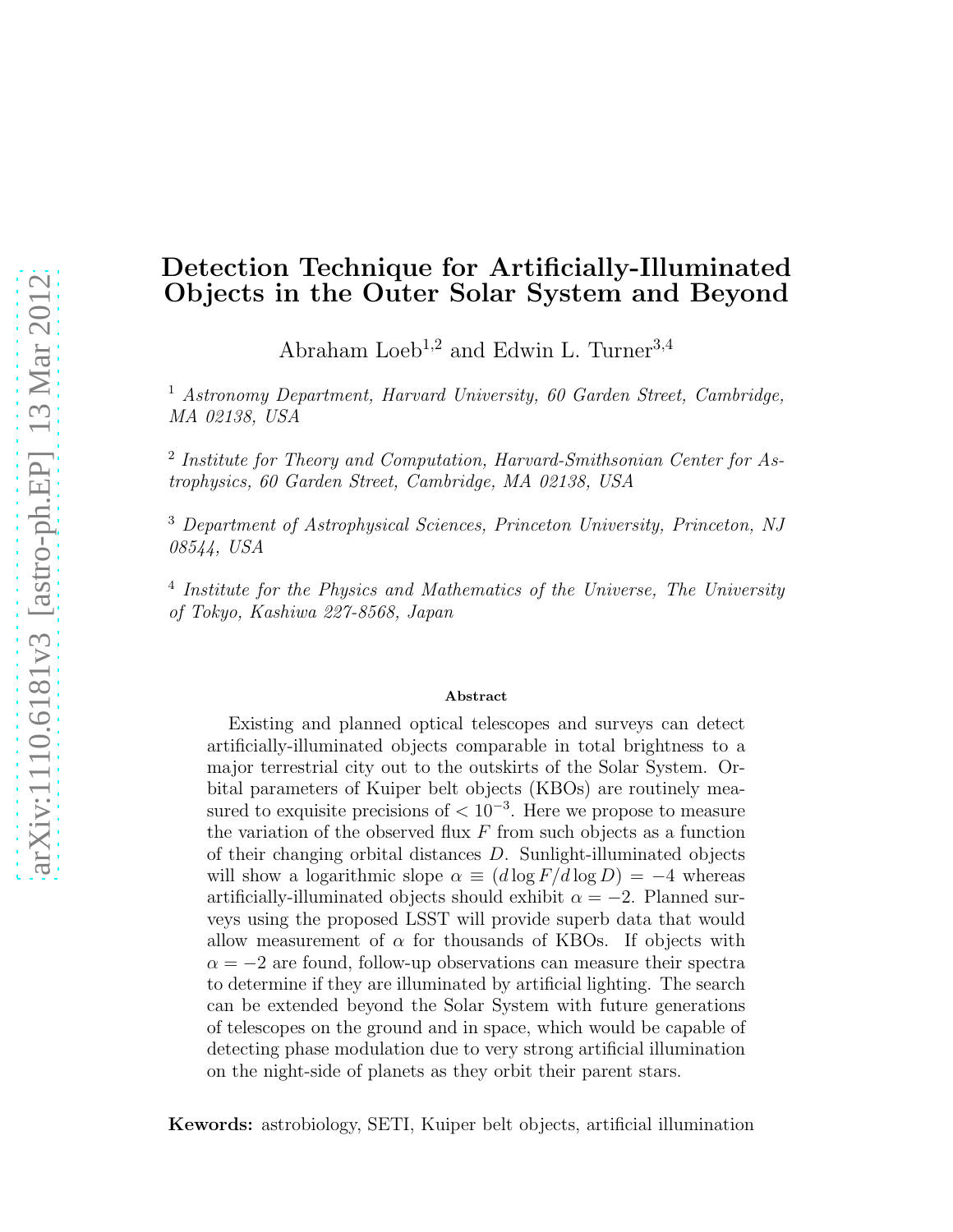## 1 Introduction

The search for extraterrestrial intelligence (SETI) has been conducted mainly in the radio band [\(Wilson](#page-9-0), [2001;](#page-9-0) [Tarter](#page-9-1), [2001;](#page-9-1) [Shostak et al.](#page-9-2), [2011\)](#page-9-2), with peripheral attention to exotic signals in the optical [\(Howard et al., 2007](#page-8-0); [Horowitz et al.](#page-8-1), [2001;](#page-8-1) [Ribak](#page-9-3), [2006](#page-9-3); [Dyson](#page-8-2), [2003](#page-8-2); [Forgan and Elvis, 2011\)](#page-8-3) and thermal infrared [\(Dyson, 1960](#page-8-4)). Possible "beacon" signals broadcasted intentionally by another civilization to announce its presence as well as the "leakage" of radiation, produced for communication or other purposes  $(e.g., \text{ radar})$ , have been the usual targets of radio SETI observations.

As technology evolves on Earth, expectations for plausible extraterrestrial signals change. For example, the radio power emission of the Earth has been declining dramatically in recent decades due to the use of cables, optical fibers and other advances in communication technology, indicating that eavesdropping on distant advanced civilizations might be more difficult than previously thought [\(Forgan and Nichol, 2011\)](#page-8-5).

Here we are guided instead by the notion that biological creatures are likely to take advantage of the natural illumination provided by the star around which their home planet orbits. As soon as such creatures develop the necessary technology, it would be natural for them to artificially illuminate the object they inhabit during its dark diurnal phases.

Our civilization uses two basic classes of illumination: thermal (incandescent light bulbs) and quantum (light emitting diodes [LEDs] and fluorescent lamps). Such artificial light sources have different spectral properties than sunlight. The spectra of artificial lights on distant objects would likely distinguish them from natural illumination sources, since such emission would be exceptionally rare in the natural thermodynamic conditions present on the surface of relatively cold objects. Therefore, *artificial illumination may serve* as a lamppost which signals the existence of extraterrestrial technologies and thus civilizations. Are there realistic techniques to search for the leakage of artificial illumination in the optical band?[1](#page-1-0)

It is convenient to normalize any artificial illumination in flux units of 1% of the solar daylight illumination of Earth,  $f_{\oplus} \equiv 0.01 (L_{\odot}/4\pi D_{\oplus}^2) = 1.4 \times 10^{-4}$  $10^4$  erg s<sup>-1</sup> cm<sup>-2</sup>, where  $D_{\oplus} = 1.5 \times 10^{13}$  cm  $\equiv 1$  AU is the Earth-Sun distance. Crudely speaking, this unit corresponds to the illumination in a brightly-lit office or to that provided by the Sun just as it rises or sets in a clear sky on Earth.<sup>[2](#page-1-1)</sup>

<sup>&</sup>lt;sup>1</sup>Here we focus on illumination in the optical band but identical considerations apply to creatures that evolved to sense radiation in the UV and IR bands, in which stars are also highly luminous.

<span id="page-1-1"></span><span id="page-1-0"></span><sup>2</sup>http://www.brillianz.co.uk/data/documents/Lumen.pdf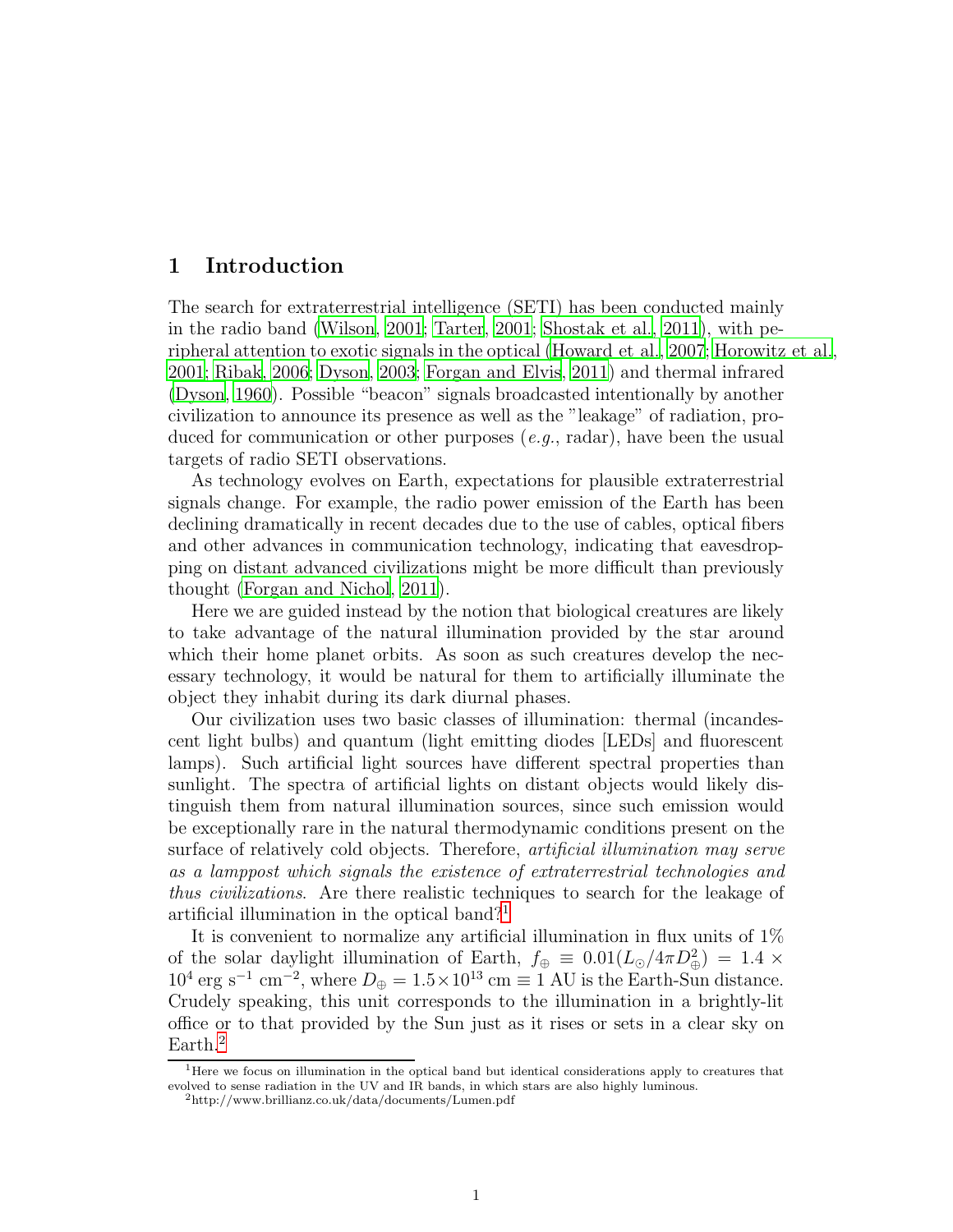## 2 Artificially Illuminated Kuiper Belt Objects

We first examine the feasibility of this new SETI technique within the Solar System, which offers the best prospects for detecting intrinsically faint sources of light.

The flux reaching an observer from any self-luminous source varies according to the familiar inverse square law, but the flux from scattered sunlight off an object at a distance  $D \gg 1$  AU scales as  $D^{-4}$  due to the combination of the inverse square dependence of the solar flux which illuminates it combined with the inverse square dependence of the scattered component of that incident flux which reaches an observer on Earth. Thus, the observed flux from an object that is artificially illuminated at a level of  $f_{\oplus}$  would be larger than the flux due to its reflected sunlight by a factor of  $(A/1\%)^{-1}(D/1 \text{ AU})^2$ , where A is the albedo (reflection coefficient) of the object to sunlight. The A values of objects in the outer solar system vary widely [\(Stansberry et al.,](#page-9-4) [2008\)](#page-9-4) and their colors range from neutral to very red [\(Doressoundiram et al., 2008\)](#page-8-6). This implies that the ratio of artificial illumination, with an unknown spectrum, to scattered sunlight could be a strong function of wavelength.

More than  $\sim 10^3$  small bodies have already been discovered in the distance range of 30–50 AU, known as the Kuiper belt of the Solar System [\(Petit et al.,](#page-8-7) [2011\)](#page-8-7). The number of known Kuiper belt objects (KBOs) will increase by 1- 2 orders of magnitude over the next decade through wide-field surveys such as Pan-STARRS<sup>[3](#page-2-0)</sup> and LSST.<sup>[4](#page-2-1)</sup> The sizes<sup>[5](#page-2-2)</sup> of known KBOs ( $\sim 1$ – $10^3$  km) are usually inferred by assuming a typical albedo [\(Grundy et al.](#page-8-8), [2005](#page-8-8)) of  $A \sim 4$ – 10%. (The albedo of a KBO can sometimes be calibrated more reliably based on measurements of its thermal infrared emission.<sup>[6](#page-2-3)</sup>) For  $A = 7\%$  and a distance  $D = 50$  AU, an artificially  $f_{\oplus}$ -illuminated object would be brighter by a factor  $\sim 3.6 \times 10^2$  than if it were sunlight-illuminated. This implies that an  $f_{\oplus}$ illuminated surface would provide the same observed flux  $F$  as a sunlightilluminated object at that distance, if it is  $\sim \sqrt{3.6 \times 10^2} = 19$  times smaller in size. In other words, an  $f_{\oplus}$ -illuminated surface of size 53 km (comparable to the scale of a major city) would appear as bright as a  $10<sup>3</sup>$  km object which reflects sunlight with  $A = 7\%$ . Since  $\sim 10^3$  km objects were already found at distances beyond  $\sim$  50 AU, we conclude that existing telescopes and surveys could detect the artificial light from a reasonably brightly illuminated region, roughly the size of a terrestrial city, located on a KBO.

Weaker artificial illumination by some factor  $\epsilon < 1$  relative to the "1% of

<sup>3</sup>http://pan-starrs.ifa.hawaii.edu/public/home.html

<span id="page-2-1"></span><span id="page-2-0"></span><sup>4</sup>http://www.lsst.org/lsst/

<sup>5</sup>These sizes correspond to diameters for the larger objects, which are spherical in shape, but are merely characteristic linear scales for the smaller objects which have irregular shapes.

<span id="page-2-3"></span><span id="page-2-2"></span> $<sup>6</sup>$ http://www.minorplanetcenter.org/iau/lists/Sizes.html</sup>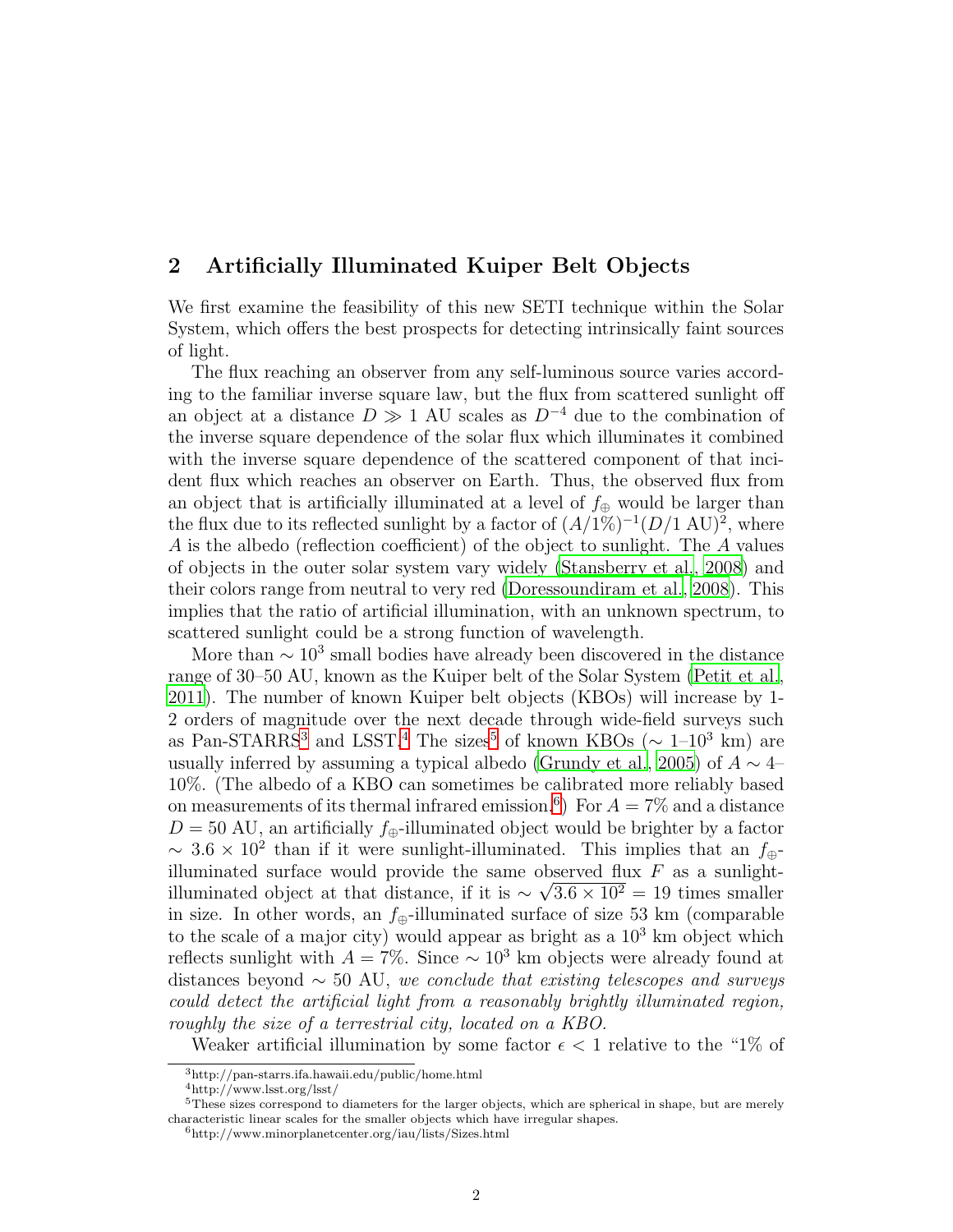daylight on Earth" standard represented by  $f_{\oplus}$ , would lower the observed flux by the same factor, since the observed flux scales as  $F \propto \epsilon$ . Correspondingly, the equivalent object size needed for artificial illumination to produce the same observed flux as due to sunlight illumination, would increase by  $\epsilon^{-1/2}$ . Nevertheless, existing telescopes could detect dimly illuminated regions ( $\epsilon \sim$  $1\%$ ) hundreds of km in size on the surface of large KBOs.

The current artificial illumination on the night-side of the Earth has an absolute r-band magnitude of roughly 44 (corresponding to  $1.7 \times 10^{13}$  lumens produced from  $\sim 2 \times 10^{12}$  Watts of electric power).<sup>[7](#page-3-0)</sup> <sup>8</sup> Existing telescopes could see the artificially-illuminated side of the Earth out to a distance of  $\sim 10^3$  AU, where its brightness in scattered sunlight and in artificial lighting (at current levels) would coincidentally be roughly equal. A present-day major terrestrial city, Tokyo for example,<sup>[9](#page-3-2)</sup> has an absolute r-band magnitude of very roughly 48 with apparent r-magnitudes of approximately 16 at a distance of 1 AU, 24 at 30 AU, 26 at 100 AU and 31 (about as faint as the faintest detected objects in the Hubble Ultra-Deep Field) at  $10^3$  AU.

Although precise numbers depend on many detailed properties of the telescope, instrument, observing conditions (sky brightness, image quality etc.), representative exposure times to reach the aforementioned  $r$ -band apparent magnitudes at high (50-to-1) signal-to-noise ratio are 1, 500 and 1800 seconds, respectively, for the first three cases with an 8-meter class telescope in good observing conditions and using modern CCD detectors. Reaching  $r \sim 31$  is not feasible from the ground and took over  $3 \times 10^5$  seconds with the 2.4-meter Hubble Space Telescope.

Thus, existing optical astronomy facilities are capable of detecting artificial illumination at the levels currently employed on Earth for putative extraterrestrial constructs on the scale of a large terrestrial city or greater out to the edge of the Solar System.

## 3 A Flux-Distance Signature of Artificial Illumination

Orbital parameters of Kuiper belt objects (KBOs) are routinely measured<sup>[10](#page-3-3)</sup> to a precision of  $\lt 10^{-3}$  via astrometric observations [\(Petit et al.](#page-8-7), [2011](#page-8-7)). A simple but powerful and robust method for identifying artificially-illuminated objects

<span id="page-3-0"></span><sup>7</sup>http://www.lightinglab.fi/IEAAnnex45/guidebook/11 technical%20potential.pdf

<span id="page-3-1"></span><sup>8</sup>This value assumes a Sun-like spectrum in the optical band and an illumination efficiency (lumens/watt) similar to that of the Sun, which is in the range of modern fluorescent and LED lights as well. The choice of the r-band is obviously somewhat arbitrary and is meant only for illustrative purposes. The artificial illumination employed by an alien civilization might have a wide range of possible spectra, perhaps correlated with that of the primary star hosting the object on which they evolved.

<span id="page-3-2"></span><sup>9</sup>http://www.tepco.co.jp/en/forecast/html/kaisetsu−e.html

<span id="page-3-3"></span><sup>10</sup>Long-term monitoring of KBOs may also serve to limit or detect deviations from Keplerian orbits due to artificial propulsion.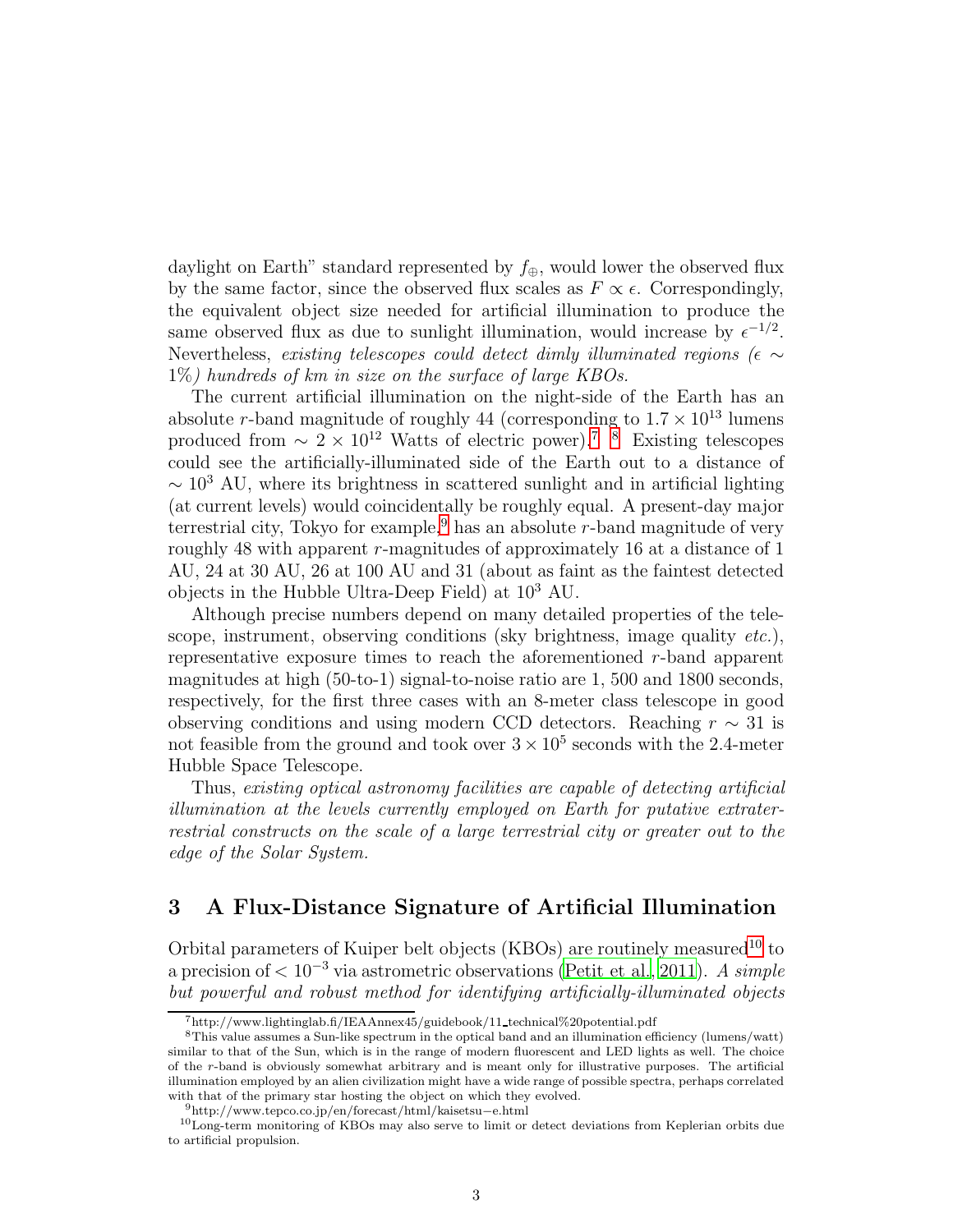is to measure the variation of the observed flux  $F$  as a function of its changing distance D along its orbit. Sunlight-illuminated objects will show a logarithmic slope of  $\alpha \equiv (d \log F / d \log D) = -4$  whereas artificially-illuminated objects should exhibit  $\alpha = -2$ . The required photometric precision of better than a percent for such measurements (over timescales of years) can be easily achieved with modern telescopes.

If objects with  $\alpha = -2$  are discovered, follow-up observations with long exposures on  $8 - 10$  meter and space telescopes could determine their spectra and test whether they are illuminated by artificial thermal (incandescent) or quantum (LED/fluorescent) light sources.<sup>[11](#page-4-0)</sup> The exposure time requirements to achieve moderate signal-to-noise spectra would be extreme, running to millions of seconds or more, at the faint end of the magnitude range under consideration. However, the motivation to determine the nature and properties of an object showing convincing  $\alpha = -2$  behavior would be even more extreme. A complementary follow-up search for artificial radio signals could be conducted with sensitive radio observatories [\(Loeb and Zaldarriaga](#page-8-9), [2007](#page-8-9)), such as VLA,<sup>[12](#page-4-1)</sup> ATA,<sup>[13](#page-4-2)</sup> GMRT,<sup>[14](#page-4-3)</sup> LOFAR,<sup>[15](#page-4-4)</sup> MWA,<sup>[16](#page-4-5)</sup> and PAPER,<sup>[17](#page-4-6)</sup> which would be able to detect extraordinarily low levels of radio emission by current terrestrial standards. In general, follow-up using all available observational resources would be well justified.

KBOs vary in brightness for reasons other than their changing distance from the Earth and the Sun [\(Rabinowitz et al.](#page-9-5), [2007](#page-9-5); [Schaefer et al., 2009;](#page-9-6) [Sheppard et al.](#page-9-7), [2008\)](#page-9-7). Specific causes include a changing phase angle (due largely to the Earth's orbital motion) leading to changes in the contributions from coherent backscattering and surface shadowing, outgassing  $(i.e.,$ cometary activity), rotation of objects with non-spherical shapes or surface albedo variations, and for some objects occultation by a binary companion. Although the brightness changes associated with these effects are typically tenths of a magnitude and can be larger for some objects, their time scales are short (hours to days in most cases) and, with the exception of outgassing, the resulting variations are periodic. For these reasons it will be necessary to monitor KBO brightnesses frequently and for a period of years in order to model or, at worst, average out other contributions to variability on an object-by-object basis and allow the secular trend with changing distance (*i.e.*, the  $\alpha$  value)

<span id="page-4-0"></span><sup>&</sup>lt;sup>11</sup>One should also examine images of the dark side of Solar System moons, suspected of hosting liquid water. For example, city lights can be searched for in images taken by the Cassini spacecraft of the dark side of Saturn's moon, Enceladus.

 $\rm ^{12}http://www.vla.nrao.edu/$ 

<span id="page-4-1"></span><sup>13</sup>http://www.seti.org/ata

<span id="page-4-2"></span><sup>14</sup>http://gmrt.ncra.tifr.res.in/

<span id="page-4-3"></span><sup>15</sup>http://www.lofar.org/

<span id="page-4-4"></span><sup>16</sup>http://www.mwatelescope.org/

<span id="page-4-6"></span><span id="page-4-5"></span><sup>17</sup>http://astro.berkeley.edu/∼dbacker/eor/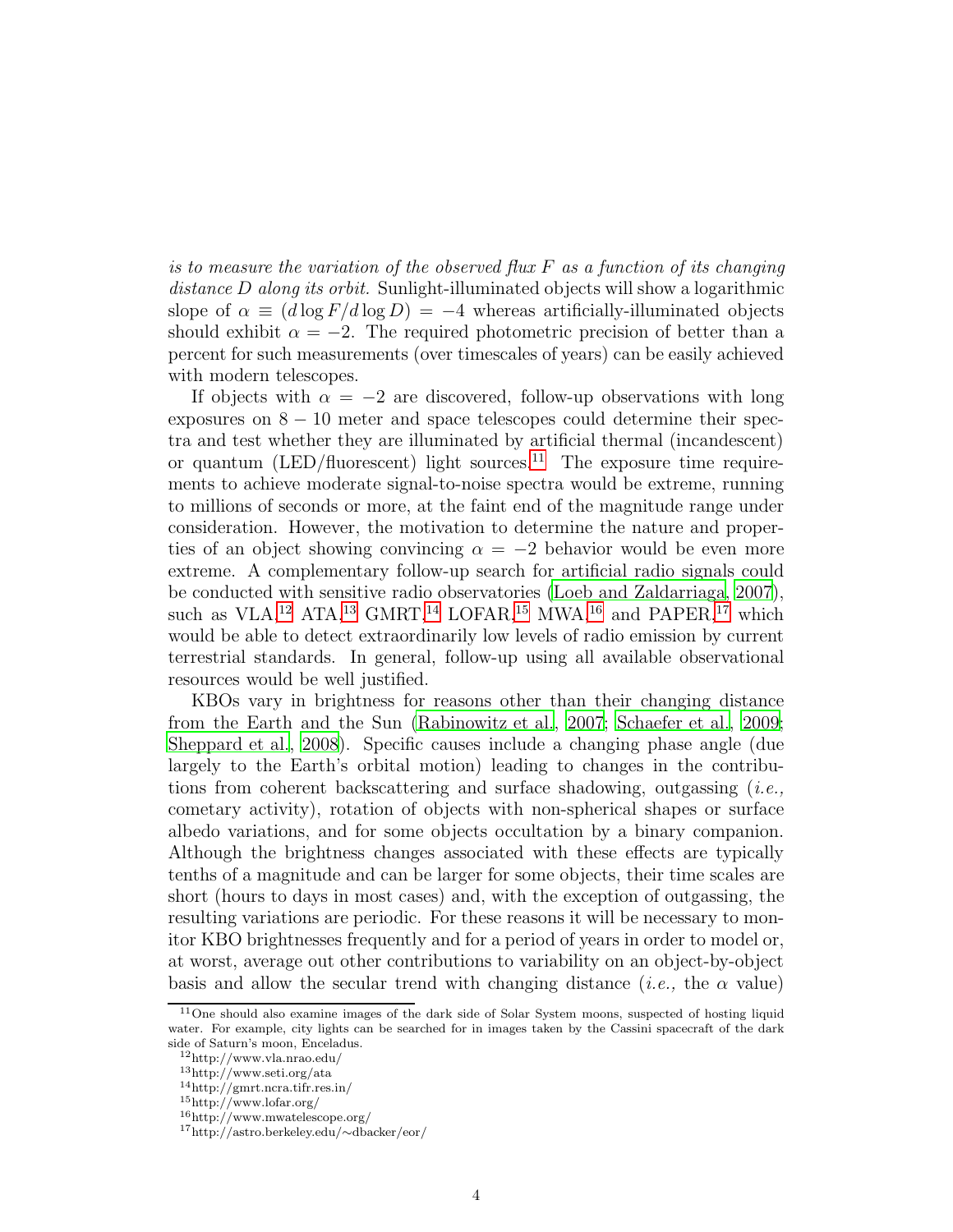to emerge. Fortunately, LSST [\(Ivezic et al.](#page-8-10), [2008\)](#page-8-10) will obtain extensive and very high quality data of precisely this nature for unrelated and conventional purposes. Thus, the survey we propose can identify KBO (or asteroid) candidates for intensive follow-up with no investment of additional observational resources.

We note that artificial lights might also vary on short time scales, either due to their being turned on and off, due to beaming, or due to bright spots appearing and disappearing over the limb as the object rotates.

## 4 Night Lights Beyond the Solar System

The next generation of ground-based telescopes ( $EELT$ ,<sup>[18](#page-5-0)</sup> GMT,<sup>[19](#page-5-1)</sup> and  $TMT<sup>20</sup>$  $TMT<sup>20</sup>$  $TMT<sup>20</sup>$ ) as well as space telescopes  $(JWST)^{21}$  $(JWST)^{21}$  $(JWST)^{21}$  Darwin,<sup>[22](#page-5-4)</sup> and TPF<sup>[23](#page-5-5)</sup>) will be able [\(Riaud and Schneider](#page-9-8), [2007\)](#page-9-8) to search for artificial illumination of extra-solar planets [\(Schneider et al., 2010a](#page-9-9)[,b\)](#page-9-10). Although the  $\alpha$  test proposed above for objects in the outer Solar System is not relevant for exoplanets, a search for the orbital phase (time) modulation of the observed flux from the artificial illumination of the night-side on Earth-like planets as they orbit their primary could be used in its place. The observer would see stronger artificial illumination when the dark side of the planet is more in view, exactly the opposite of the case with natural day side illumination from the star. Cloud cover would mask some of the artificial illumination of an Earth-like planet in a stochastic time dependent manner, which might significantly complicate the interpretation of such phase curves.

A preliminary broad-band photometric detection could be improved through the use of narrow-band filters which are tuned to the spectral features of artificial light sources (such as LEDs). For this signature to be detectable, the night side needs to have an artificial brightness comparable to the natural illumination of the day side. Clearly, the corresponding extraterrestrial civilization would need to employ much brighter and more extensive artificial lighting than we do currently since the global contrast between the day and night sides is a factor  $\sim 6 \times 10^5$  for the present-day Earth. In favorable scenarios, some proposed versions of NASA's TPF mission would have reasonable prospects of detecting the artificial illumination of an exoplanet if it were at levels a few times greater than  $f_{\oplus}$  or more.

City lights would be easier to detect on a planet which was left in the dark

<sup>18</sup>http://www.eso.org/public/teles-instr/e-elt.html

<span id="page-5-0"></span><sup>19</sup>http://www.gmto.org/

<span id="page-5-1"></span> $^{20}{\rm http://www.tmt.org/}$ 

<span id="page-5-2"></span><sup>21</sup>http://www.jwst.nasa.gov/

<span id="page-5-3"></span><sup>22</sup>http://www.esa.int/export/esaSC/120382 index 0 m.html

<span id="page-5-5"></span><span id="page-5-4"></span><sup>23</sup>http://planetquest.jpl.nasa.gov/TPF/tpf index.cfm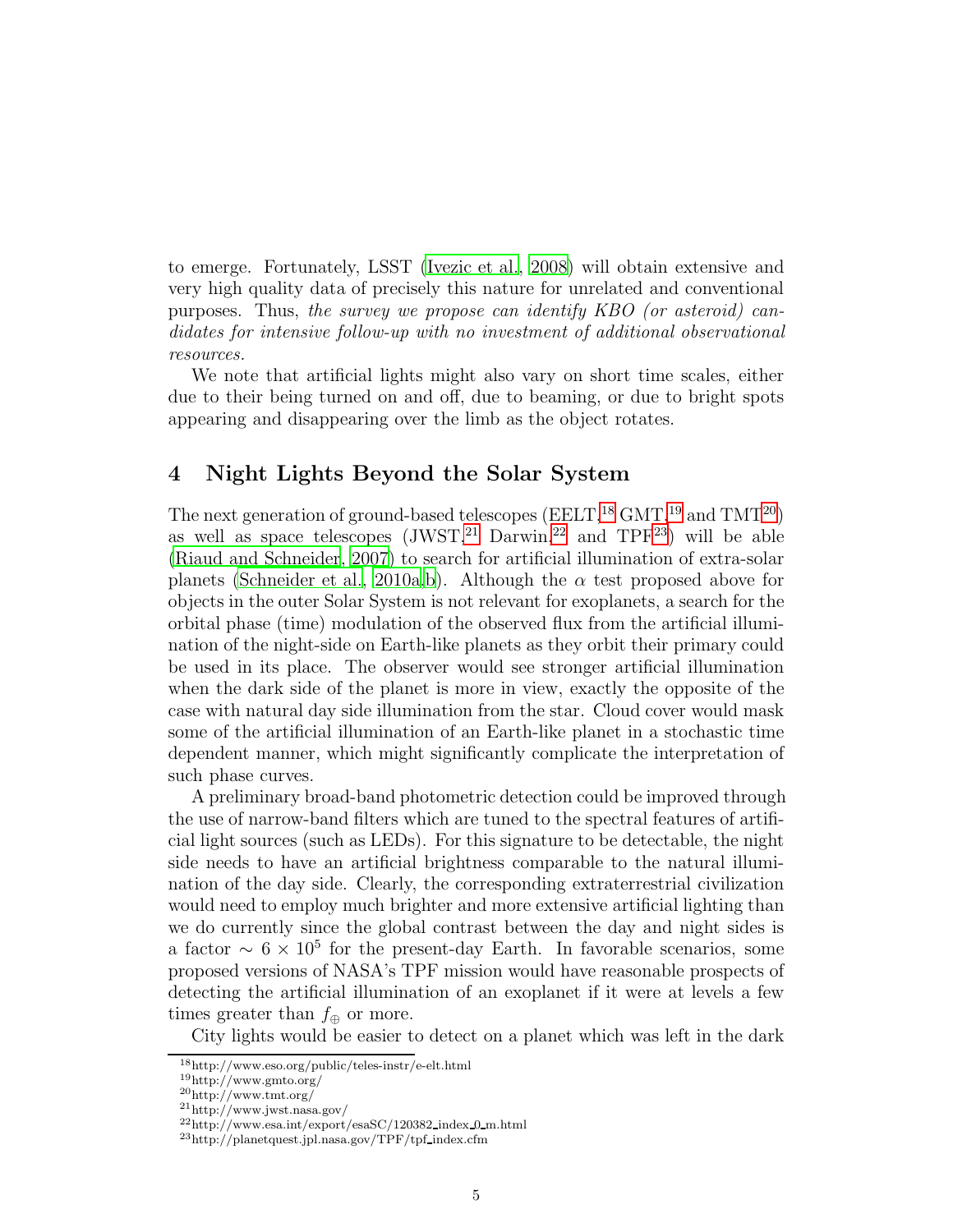of a formerly-habitable zone after its host star turned into a faint white dwarf. The related civilization would need to survive the intermediate red giant phase of its star. If it does, separating its artificial light from the natural light of a white dwarf, would be much easier than for the original star, both in contrast and in absolute brightness.

## 5 Concluding Remarks

In addition to the low prior probability that should probably be assigned to the idea of an alien civilization occupying KBOs, the search proposed in this paper could fail for a host of other plausible reasons. The artificially illuminated spaces might be underground or otherwise shielded for a variety of reasons, such as to avoid wasting of energy or to maintain a stealthy presence. Advanced technology, including biological alteration of sensory organs, might be employed to render very low natural illumination levels useable. Moreover, the most easily detectable signatures might well be in very different bands, such as radio emissions. Thus, as for all other known SETI techniques, a null result would have no clear meaning. However, this is not a sufficient reason to refrain from searching since it is clearly impossible to predict the behaviors or capabilities of unknown alien civilizations with any confidence and because a positive result would carry such immense implications.

Artificially-lit KBOs might have originated from civilizations near other stars. In particular, some small bodies may have traveled to the Kuiper belt through interstellar space after being ejected dynamically from other planetary systems [\(Moro-Martin et al.](#page-8-11), [2009\)](#page-8-11). These objects can be recognized by their hyperbolic orbits. A more hypothetical origin for artificially-lit KBOs involves objects composed of rock and water/ice (asteroids or low-mass planets) that were originally in the habitable zone of the Sun, developed intelligent life, and were later ejected through gravitational scattering with other planets (such as the Earth or Jupiter) into highly eccentric orbits. Such orbits spend most of their time at their farthest (turnaround) distance,  $D_{\text{max}}$ . If this distance is in the Kuiper belt, then the last time these objects came close to Earth was more than  $\sim$  500 ( $D_{\text{max}}/10^2$  AU)<sup>3/2</sup> years ago, before the modern age of science and technology began on Earth.

ACKNOWLEDGEMENTS. We thank F. Dyson, M. Holman and A. Parker for helpful comments. AL was supported in part by NSF grant AST-0907890 and NASA grants NNX08AL43G and NNA09DB30A. ELT gratefully acknowledges support from a Princeton University Global Collaborative Research Fund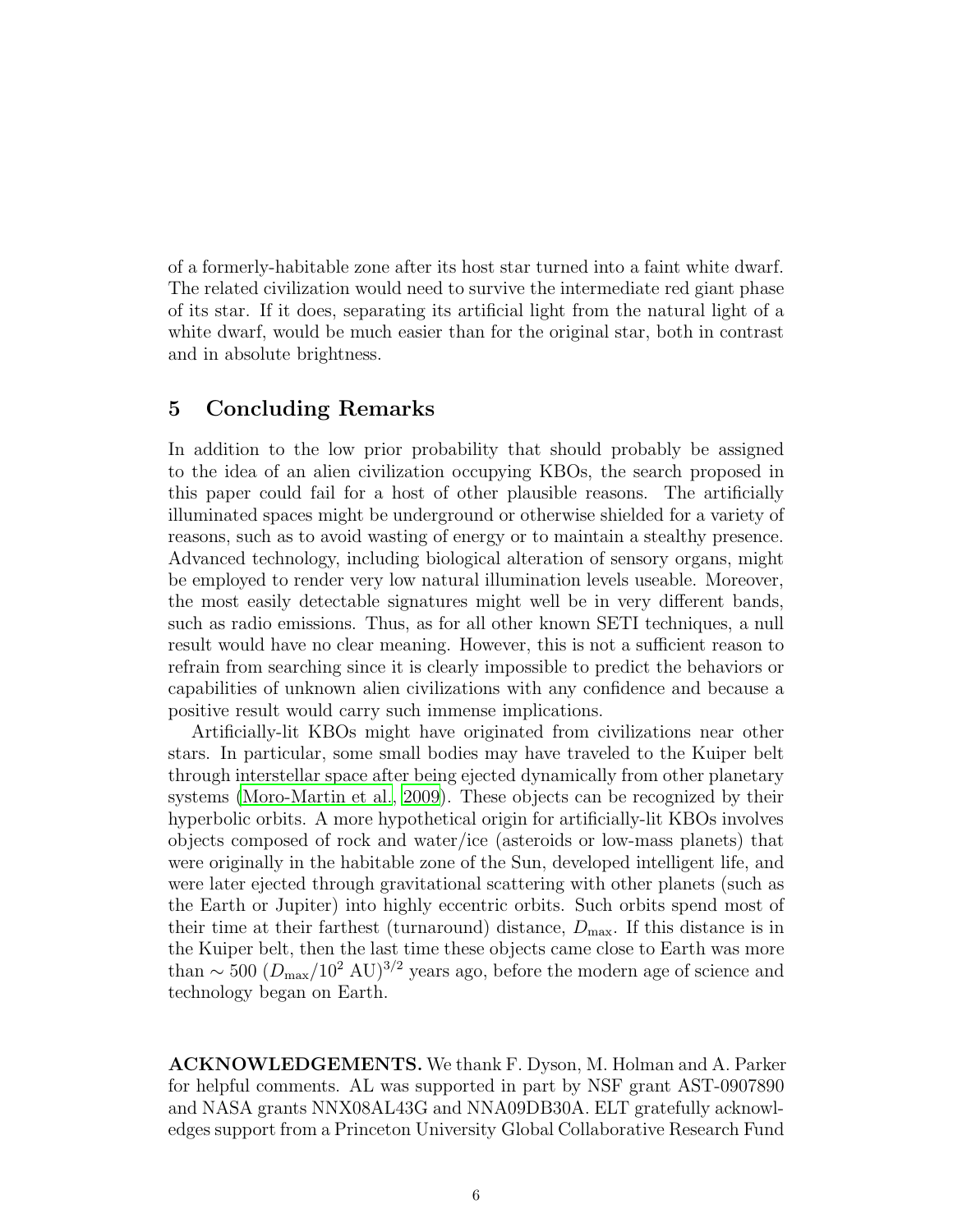grant and the World Premier International Research Center Initiative (WPI Initiative), MEXT, Japan.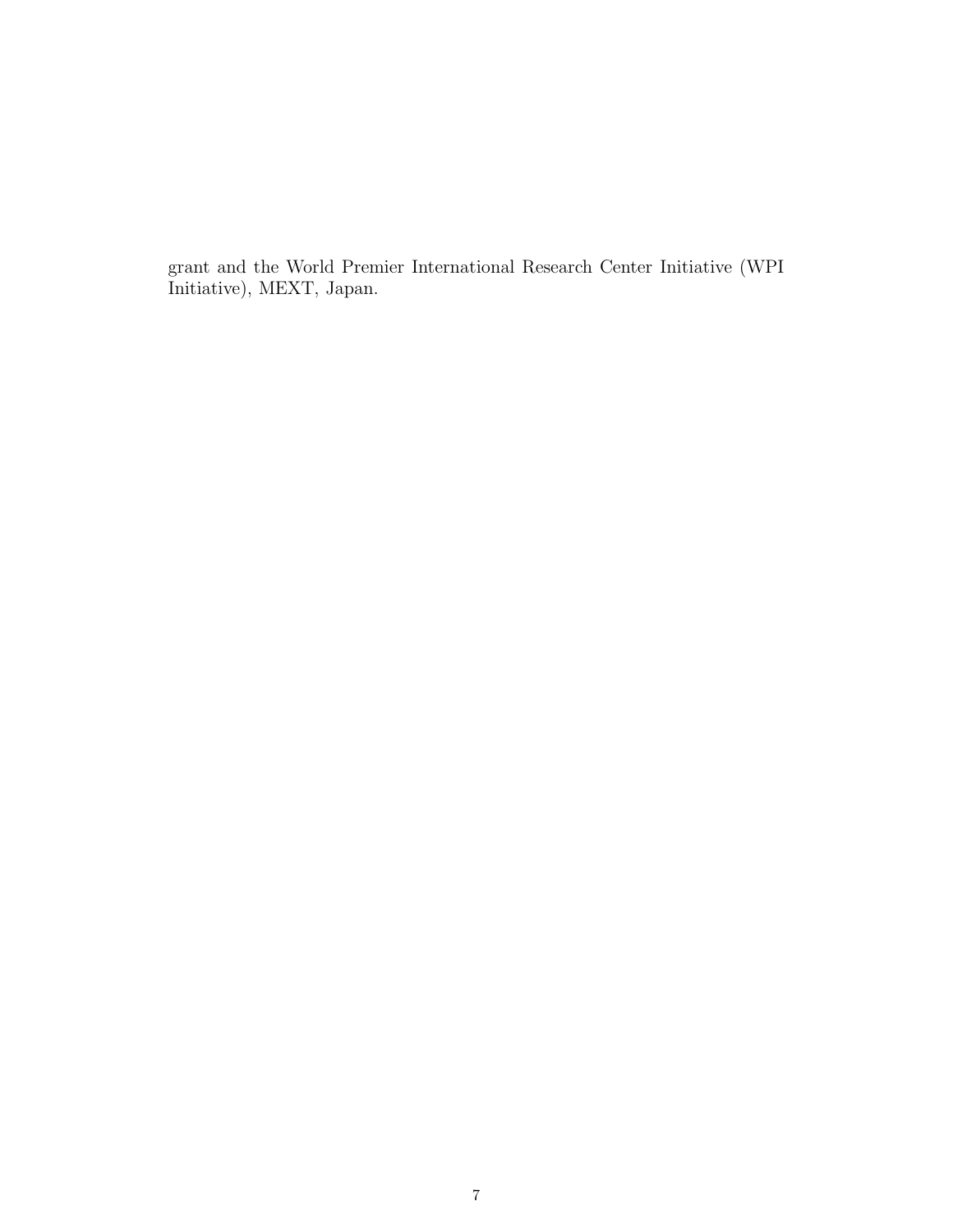### References

- <span id="page-8-6"></span>Doressoundiram, A., Boehnhardt, H., Tegler, S., & Trujillo, C. (2008) Color Properties and Trends of the Transneptunian Objects. In: Barucci, M., Boehnhardt, H., Cruikshank, D., & Morbidelli, A. (Eds), The Solar System Beyond Neptune. Univ. of Arizona Press, Tucson, AZ. pp. 91-104.
- <span id="page-8-4"></span>Dyson, F. J. (1960) Search for Artificial Stellar Sources of Infrared Radiation. Science 131: 1667-1668.
- <span id="page-8-2"></span>Dyson, F. J. (2003) Looking for Life in Unlikely Places: Reasons Why Planets May Not Be the Best Places to Look for Life. Int. J. of Astrobiology 2: 103-110.
- <span id="page-8-3"></span>Forgan, D. H., & Elvis, M. (2011) Extrasolar Asteroid Mining as Forensic Evidence for Extraterrestrial Intelligence. International Journal of Astrobiology 10: 307-313.
- <span id="page-8-5"></span>Forgan, D. H., & Nichol, R.C. (2011) A Failure of Serendipity: the Square Kilometre Array Will Struggle to Eavesdrop on Human-Like Extraterrestrial Intelligence. International Journal of Astrobiology 10: 77-81.
- <span id="page-8-8"></span>Grundy, W.M., Noll, K.S., & Stephens, D.C. (2005) Diverse Albedos of Small Trans-Neptunian Objects. Icarus 176: 184-191.
- <span id="page-8-1"></span>Horowitz, P., et al. (2001) Targeted and all-sky search for nanosecond optical pulses at Harvard-Smithsonian. (2001) Proc. SPIE 4273: 119-127.
- <span id="page-8-0"></span>Howard, A., et al. (2007) Initial results from Harvard all-sky optical SETI. Acta Astronautica 61:78-87.
- <span id="page-8-10"></span>Ivezic, Z., et al. (2008) LSST: from Science Drivers to Reference Design and Anticipated Data Products. preprint [arXiv:0805.2366;](http://arxiv.org/abs/0805.2366) see also [http://www.lsst.org/lsst/.](http://www.lsst.org/lsst/)
- <span id="page-8-9"></span>Loeb, A., & Zaldarriaga, M. (2007) Eavesdropping on Radio Broadcasts from Galactic Civilizations with Upcoming Observatories for Redshifted 21 cm Radiation. Journal of Cosmology & Astroparticle Phys. 1: 20-32.
- <span id="page-8-11"></span>Moro-Martin, A., Turner, E.L., & Loeb, A. (2009) Will the Large Synoptic Survey Telescope Detect Extra-Solar Planetesimals Entering the Solar System? Astrophys. J. 704: 733-742.
- <span id="page-8-7"></span>Petit, J.-M. et al. (2011) The Canada-France Ecliptic Plane Survey-Full Data Release: The Orbital Structure of the Kuiper Belt. *Astron. J.* 142: 131-155.